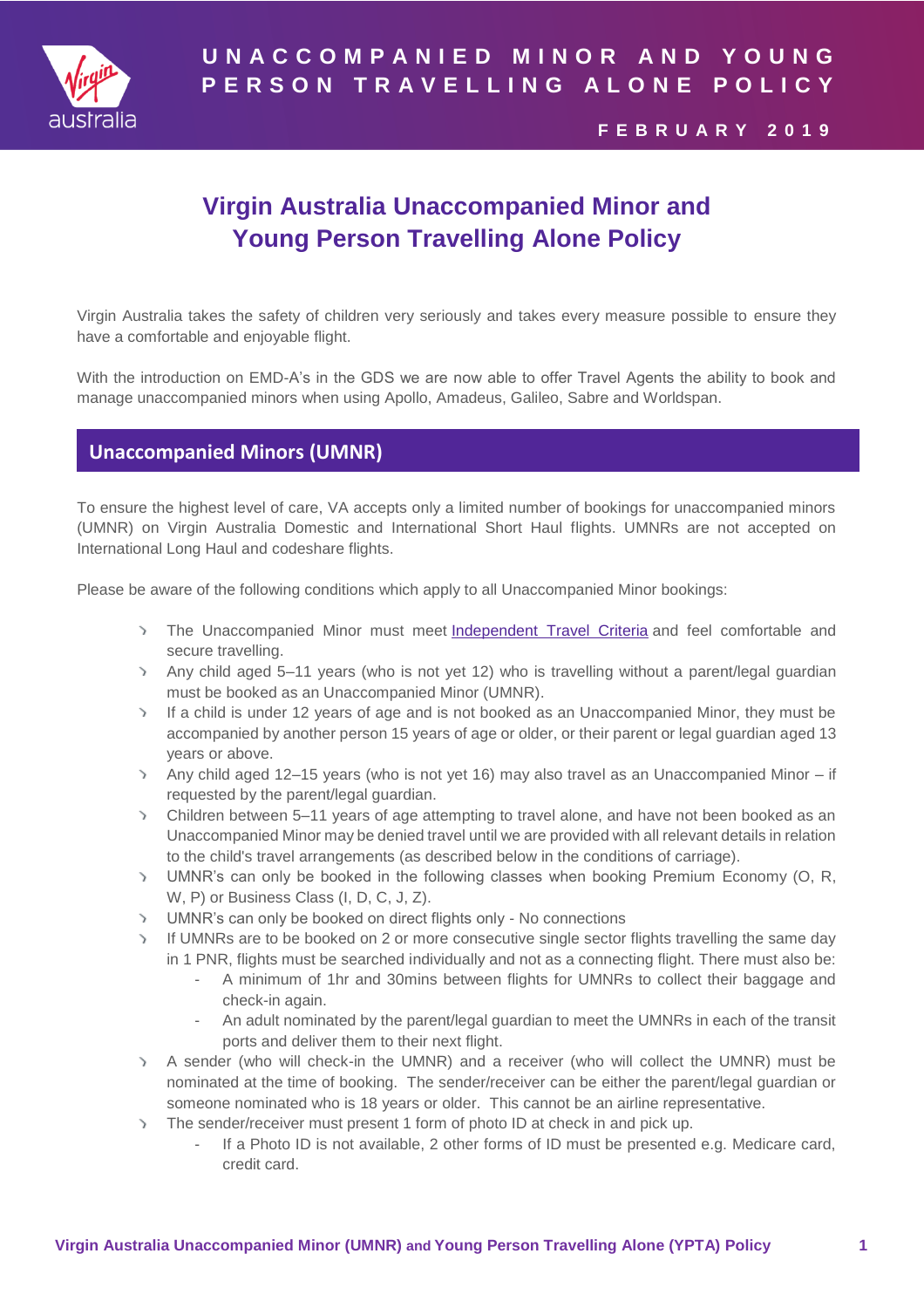For general conditions of travel, please refer to the [Children Travelling Alone page](https://www.virginaustralia.com/au/en/plan/specific-needs-assistance/children-travelling-alone/) on the Virgin Australia website.

### **Fees**

Fees are payable upon booking and are chargeable per sector, per child.

#### *Note: The Unaccompanied Minor fee is refundable only upon cancellation of the booking.*

| <b>Flight</b>                           | Fee (per Unaccompanied Minor sector)                                                                                                                                                                                                                                                                                          |
|-----------------------------------------|-------------------------------------------------------------------------------------------------------------------------------------------------------------------------------------------------------------------------------------------------------------------------------------------------------------------------------|
| <b>Domestic Flights</b>                 | Australia: AUD\$55.00                                                                                                                                                                                                                                                                                                         |
| <b>International Short Haul Flights</b> | Australia, Christmas and Cocos Islands: AUD\$95.00<br>><br>New Zealand and Cook Islands: NZD\$95.00<br>Indonesia: IDR 935,000<br>Fiji: FJD 145<br>Papua New Guinea: AUD\$95.00 converted to PGK based on daily<br>exchange rate<br>Western Samoa: WST 180<br>Tonga: TOP 160<br>Solomon Islands: SBD 550<br>Vanuatu: VUV 7.450 |

## **Travel Agent Booking Process**

Please follow the below steps within one transaction, the booking **should not be ended until after step 6**

- **1.** Sabre Agents Create a booking as normal for the child travelling alone. Apollo/Amadeus/Galileo/Worldspan Agents – Sell the UMNR ancillary service
- **2.** Add an SSR for the UMNR along with the child's age.
- **3.** Add relevant OSIs for any special instructions, (if required).
- **4.** Using OSI's enter all mandatory Sender details information including name, relationship and phone contacts, as specified below.
- **5.** Using OSI's enter all mandatory Receiver details information including name, relationship and phone contacts, as specified below.
- **6.** At this point a **password** needs to be added into the booking as an OSI only, **a password is mandatory**.
- **7.** End and re-display the PNR, then ignore and redisplay the PNR.
- **8.** If the UMNR is confirmed the status of the SSR will change from a NN status to a KK, only at this time should you then proceed to step 9.
- **9.** HK the UNMR SSR
- **10.** Ticket the PNR as normal.
- **11.** Sabre Agents Sell the UMNR Air extra (ancillary) fee for the UMNR (details on the fees are in the table above). Apollo/Amadeus/Galileo/Worldspan Agents have already sold the Ancillary at Step 1.
- **12.** Issue the EMD-A.
- **13.** Ensure you guest has completed the UMNR form prior to arriving at the airport.

*Note: Booking process may vary depending on the GDS. EMD-A must not be issued without the confirmation of the UMNR being received as a confirmed status. Service will not be provided unless confirmed status received. All KK status must be updated to HK status.*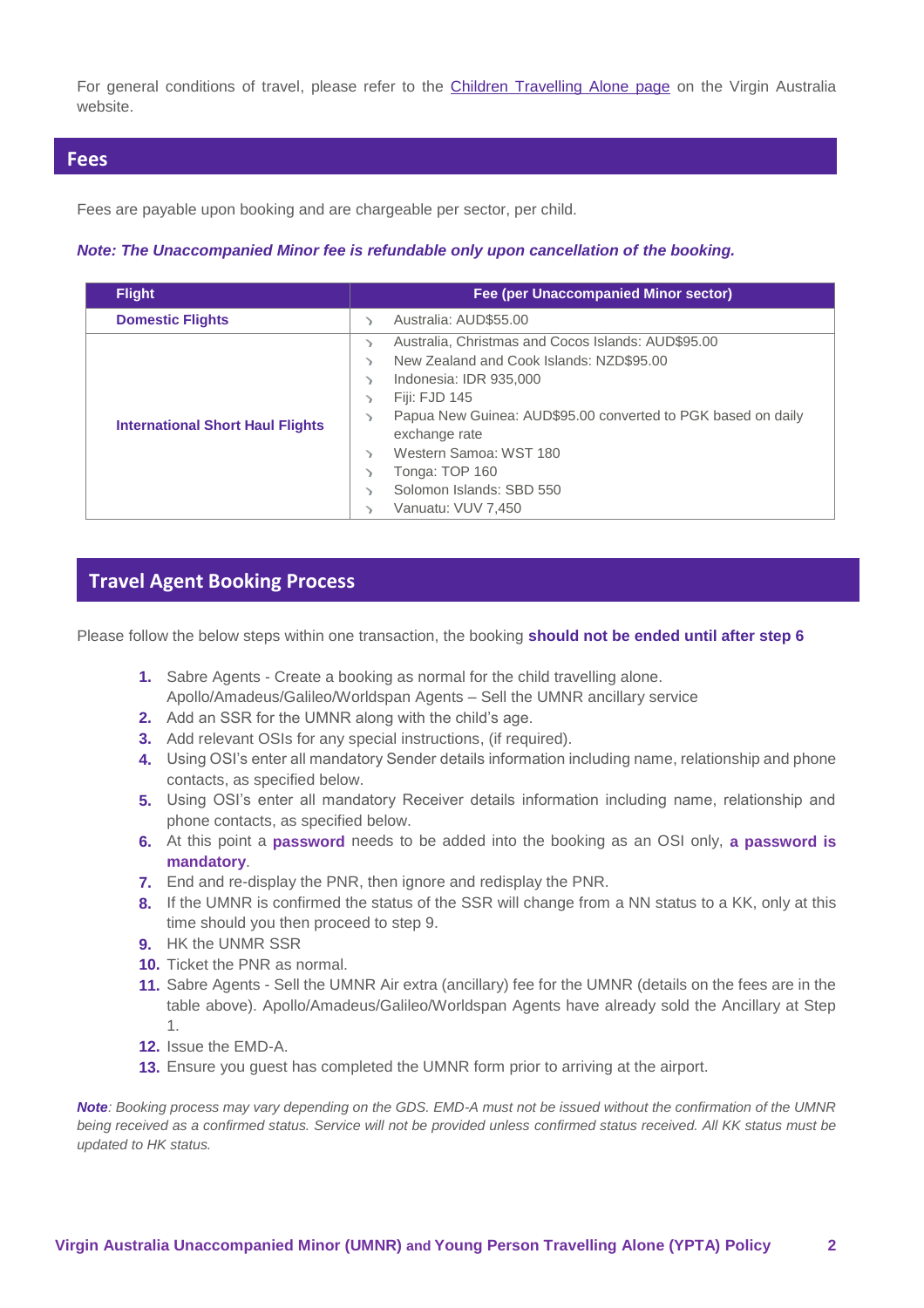# **GDS Entries – UMNR Bookings**

## **Apollo (1P)**

| <b>Sell Ancillary</b>                        | DAS01L10*TX-UM10                        |
|----------------------------------------------|-----------------------------------------|
| Language of child and first name             | @:30SIVA ENGLISH JOHN                   |
| Sender name and relationship                 | @:30SIVA SENDER MRS SHARON SMITH MOTHER |
| <b>Sender phone contacts</b>                 | @:30SIVA CTCH 07 33555555               |
| <b>Receiver name and relationship</b>        | @:30SIVA RECEIVER MR P SMITH FATHER     |
| <b>Receive phone contacts</b>                | @:30SIVA CTCH SYD 02 99997777           |
| <b>Password for UMNR</b>                     | @:30SIVA PASSWORD                       |
| Password and name of parent signing the form | @:30SI VA PASSWORD/PARENT SHARON SMITH  |
| Does the child suffer from any allergies     | @:30SI VA ALLERGY YES/NO                |

#### **Amadeus (1A)**

| <b>Sell Ancillary</b>                        | <b>SRUMNR-UM13</b>                   |
|----------------------------------------------|--------------------------------------|
| Language of child and first name             | <b>OS VA ENGLISH JOHN</b>            |
| Sender name and relationship                 | OS VA SENDER MRS SHARON SMITH MOTHER |
| <b>Sender phone contacts</b>                 | <b>OS VA CTCH 07 33555555</b>        |
| <b>Receiver name and relationship</b>        | OS VA RECEIVER MR P SMITH FATHER     |
| <b>Receive phone contacts</b>                | <b>OS VA CTCH SYD 02 99997777</b>    |
| <b>Password for UMNR</b>                     | <b>OSI VA PASSWORD</b>               |
| Password and name of parent signing the form | OS VA PASSWORD/PARENT SHARON SMITH   |
| Does the child suffer from any allergies     | <b>OS VA ALLERGY YES/NO</b>          |

#### **Galileo (1G)**

| <b>Sell Ancillary</b>                        | DAS01L10*TX-UM10                            |
|----------------------------------------------|---------------------------------------------|
| Language of child and first name             | <b>SI.VA*ENGLISH JOHN</b>                   |
| Sender name and relationship                 | <b>SI.VA*SENDER MRS SHARON SMITH MOTHER</b> |
| <b>Sender phone contacts</b>                 | <b>SI.VA*CTCH 07 33555555</b>               |
| <b>Receiver name and relationship</b>        | <b>SI.VA*RECEIVER MR P SMITH FATHER</b>     |
| <b>Receive phone contacts</b>                | <b>SI.VA*CTCH SYD 02 99997777</b>           |
| <b>Password for UMNR</b>                     | <b>SI.VA*PASSWORD/TIGER</b>                 |
| Password and name of parent signing the form | <b>SI.VA*PASSWORD/PARENT SHARON SMITH</b>   |
| Does the child suffer from any allergies     | <b>SI.VA*ALLERGY YES/NO</b>                 |

### **Sabre (1S)**

| Aqe of child                     | 3UMNR/UM7-1.1                                 |
|----------------------------------|-----------------------------------------------|
| Language of child and first name | <b>30SI VA ENGLISH JOHN</b>                   |
| Sender name and relationship     | <b>30SI VA SENDER MRS SHARON SMITH MOTHER</b> |
| Sender phone contacts            | 30SI VA CTCH 07 33555555                      |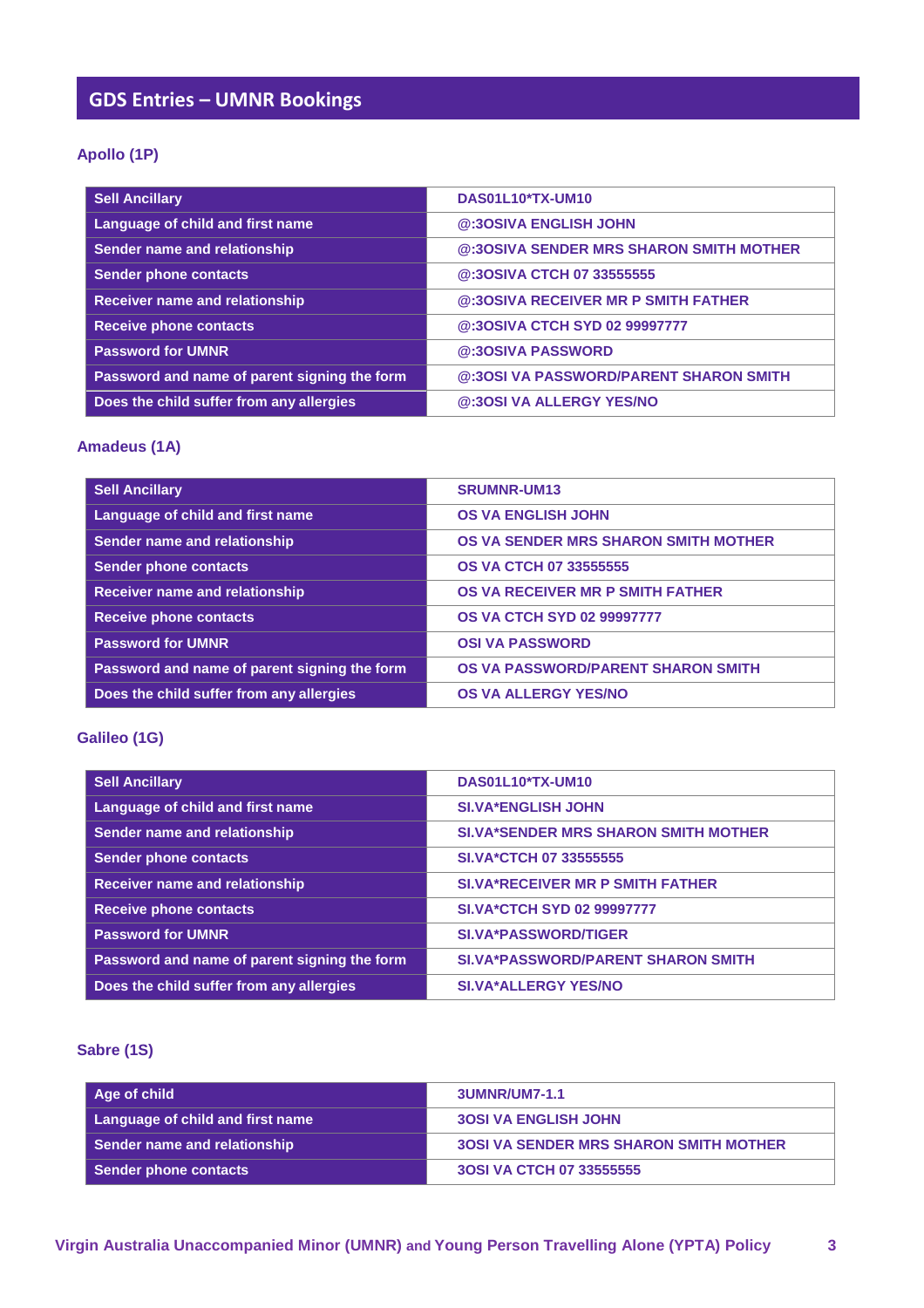| Receiver name and relationship                      | <b>30SI VA RECEIVER MR P SMITH FATHER</b>   |
|-----------------------------------------------------|---------------------------------------------|
| Receive phone contacts                              | 30SI VA CTCH SYD 02 99997777                |
| <b>Password for UMNR</b>                            | <b>30SI VA PASSWORD</b>                     |
| <b>Password and name of parent signing the form</b> | <b>30SI VA PASSWORD/PARENT SHARON SMITH</b> |
| Does the child suffer from any allergies            | <b>30SI VA ALLERGY YES/NO</b>               |

#### **Worldspan**

| <b>Sell Ancillary</b>                        | DAS01L3*TX-UM10                                             |
|----------------------------------------------|-------------------------------------------------------------|
| Language of child and first name             | <b>3SSROTHSVA *ENGLISH JOHN</b>                             |
| Sender name and relationship                 | <b>3SSROTHSVA *SENDER MRS SHARON SMITH</b><br><b>MOTHER</b> |
| <b>Sender phone contacts</b>                 | 3SSROTHSVA *CTCH 07 33555555                                |
| <b>Receiver name and relationship</b>        | <b>3SSROTHSVA *RECEIVER MR P SMITH FATHER</b>               |
| <b>Receive phone contacts</b>                | 3SSROTHSVA *CTCH SYD 02 99997777                            |
| <b>Password for UMNR</b>                     | <b>3SSROTHSVA * PASSWORD</b>                                |
| Password and name of parent signing the form | <b>3SSROTHSVA *PASSWORD/PARENT SHARON SMITH</b>             |
| Age of child                                 | <b>3SAUMNR 10YRS</b>                                        |
| Does the child suffer from any allergies     | <b>3SSROTHSVA* ALLERGY YES/NO</b>                           |

*Note: If the child suffers from Allergies, please contact Virgin Australia Industry Support on 13 67 37 for further assistance.*

### **Passwords**

The purpose of the password is to further protect the security of the UMNR by providing a means of identification not visible on a guest's itinerary. A password of the clients choosing is required to be entered in the mandatory information field for all UMNR bookings as an OSI entry only, please do not add this password on the itinerary.

Any travel agent or guest calling to request confirmation or any changes to an UMNR booking (including, but not limited to; confirmation of flight details, seat assignment, flight changes or changes to sender / receiver) are required to **quote the password** in addition to the **Reservation Number** to gain access.

Once a **UMNR** password has been created the actual password cannot be changed. If a guest is concerned for the security of the Reservation and requests to change the **UMNR** password, then they must cancel the booking paying any relevant fees related to the terms and conditions of their new fare and create a new booking with their new nominated password.

#### **Unaccompanied Minor Form**

To ensure we have all necessary information on the day of travel, please download the Unaccompanied Minor form for your client and present the completed form at the check-in counter.

For your convenience th[e Unaccompanied Minor \(UMNR\) form](http://www.virginaustralia.com/cs/groups/internetcontent/@wc/documents/webcontent/~edisp/umnr-formv5.pdf) can be downloaded and completed prior to travel. Unaccompanied minors travelling in Business Class domestically or in Premium Economy on our International Short Haul network will be able to check-in using the Priority Check-In desks. On Domestic Business Class flights, unaccompanied minors will also be offered lounge access along with one guest who must be their parent/legal guardian or the sender and must be present until after the departure of the flight.